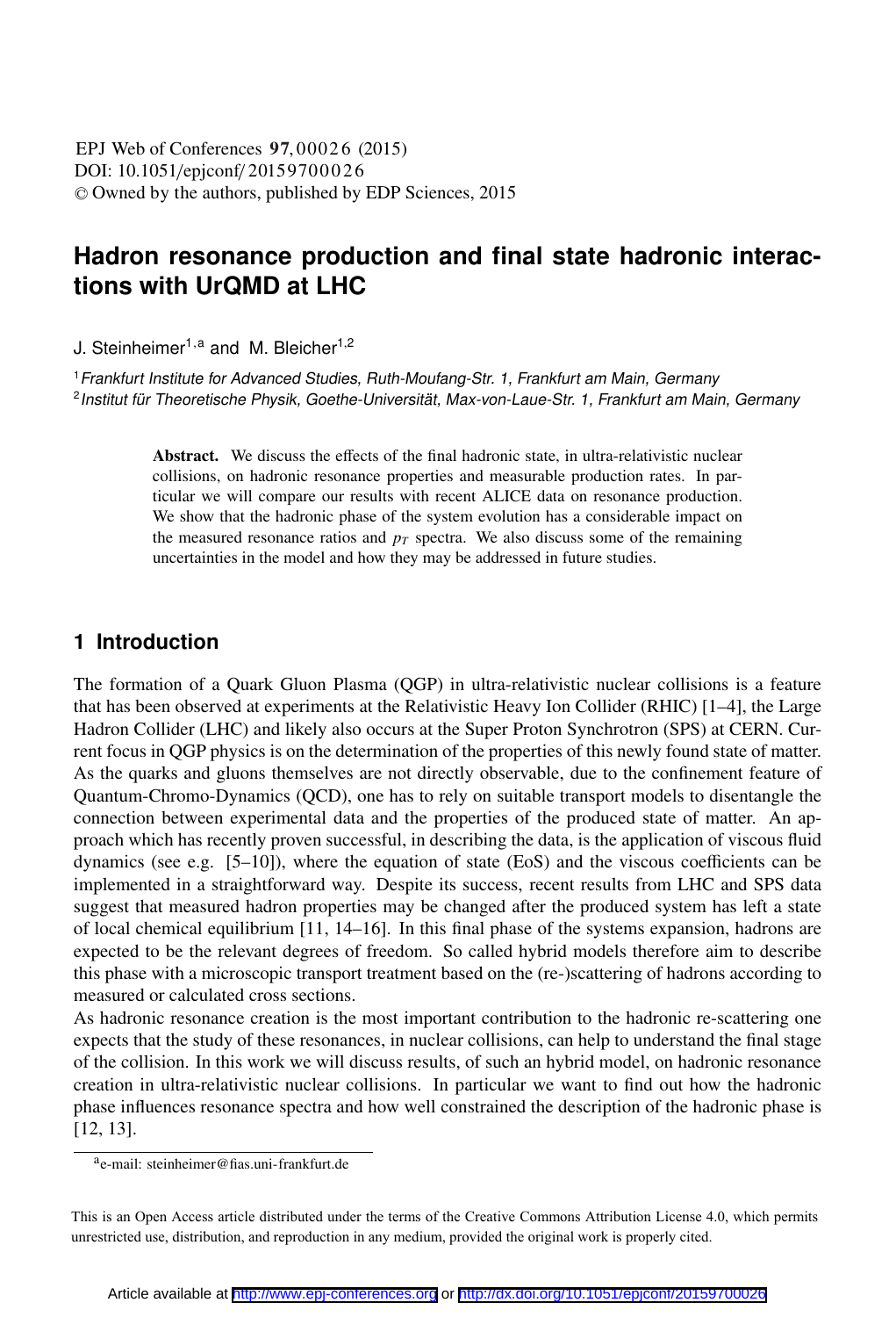#### **2 Hadronic final state in the UrQMD hybrid model**

For our study we employ the UrQMD hybrid transport model in its newest version [17–20] (v3.4). The UrQMD hybrid model combines the advantages of a hadronic transport model with an intermediate hydrodynamical stage for the hot and dense phase of a heavy ion collision. It consists of the Ultra-relativistic Quantum Molecular Dynamics (UrQMD) model which is used to generate the initial state for a full  $(3+1)$ -dimensional ideal hydrodynamical evolution [21, 22] to simulate the medium expansion. The process which translates the fluid dynamical fields to discrete particles is called 'particlization'. this 'particlization' occurs on an iso-energy density hypersurface. We use the Cornelius hypersurface finder [23] to determine this surface, used as input to the Cooper-Frye prescription [24], which is then sampled in accordance with the conservation of important quantum numbers like energy, baryon number, strangeness and electric charge. In the present work we assume this 'particlization' occurs at a constant energy density hypersurface of  $\epsilon = 3.5\epsilon_0$  (corresponding to a switching temperature of 165 MeV), where  $\epsilon_0$  is the nuclear ground state energy density. After the particles are produced they are propagated again within the UrQMD model, where the interactions of the hadrons are taken into account. The current version of UrQMD includes binary elastic and  $2 \rightarrow n$  inelastic scatterings, including resonance creations and decays, string excitations and particle + anti-particle annihilations. The cross sections and branching ratios for the corresponding interactions are taken from experimental measurements, where available, and detailed balance relations.

In this work we will present results for collisions of lead ions at the center of mass beam energy of  $\sqrt{s_{NN}}$  = 2.76 TeV as for the ALICE experiment at the LHC. All the following results and data presented will refer to this beam energy and colliding system.

During the final hadronic phase the model allows us to follow the space-time evolution of every hadron, including the resonances. We can therefore extract the properties of the resonance production at any point in time after the 'particlization' has occurred. In the following we discuss resonance properties at several different steps in the time evolution of the system. The first is the point at which 'particlization' takes place. At that point in (space and) time hadrons are produces according to a thermal momentum distribution of fixed temperature. After that time, these momentum distributions might change due to the hadronic state interactions. Since experiments have to reconstruct the resonances from their decay products, which again could have re-scattered in the hadronic phase, we have to define what we call an 'observable resonance'. In this study we define such an 'observable resonance' as a resonance whose decay products have not re-scattered at all, elastic or inelastic, during the hadronic phase. One should note that this definition is not exactly identical with the method used in experiments, where resonances are normally detected by the invariant mass spectrun of their decay products. The measured invariance mass spectrum might contain decay products which have scattered with a small momentum transfer, but such a correction is of the order of 10%.

As a first step we study, for different resonances, the likelihood of it being an observable resonance. For this we show the ratio of the  $p_T$  distributions for different resonances, the  $\rho^0$ ,  $K^{*0}$ ,  $\phi$  and  $\Lambda$ (1520), for most central collisions (*b* < 3.4 fm) in the left hand side of figure 1. The ratio depicted is that of all resonances, decaying during the hadronic phase, over all observable resonances as defined above. The resulting ratio then serves as an indicator for the number of generations (decay and regeneration) of a certain resonance, during the time evolution of the hadronic phase. As one can clearly see this ratio depends strongly not only on the resonance considered but also on the transverse momentum of the resonance. This is result is rather expected. The resonances with short lifetime, like the  $\rho$ , decay while the system is still dense and its decay products are more likely to re-scatter. The same is true for resonances with small momenta. Their decay products take longer to traverse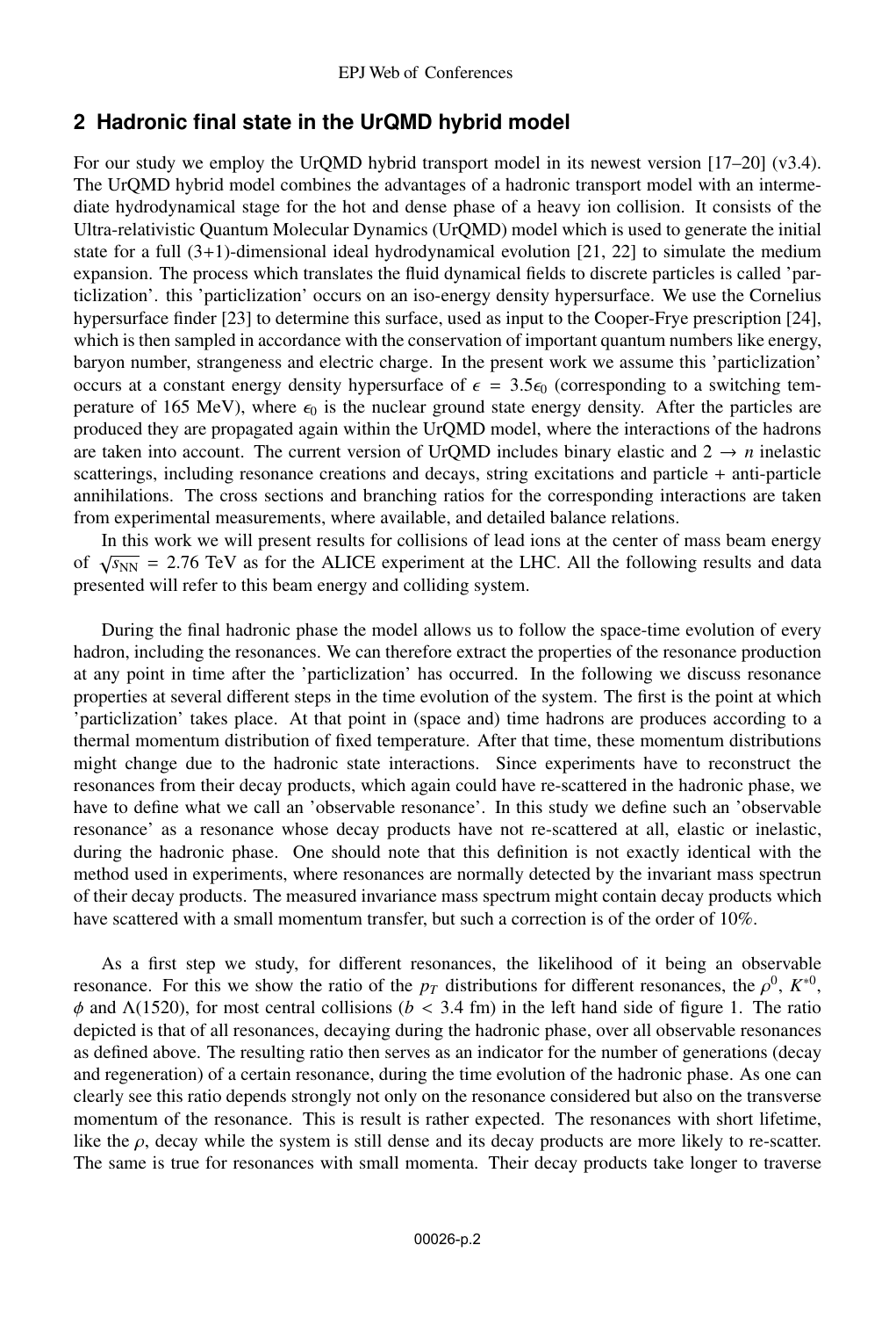

Figure 1. Left: Ratio of decaying over observable resonances, as function of transverse momentum, for different resonances, the  $\rho$ ,  $K^*$ ,  $\phi$  and  $\Lambda$ (1520), for most central Pb+Pb collisions ( $b < 3.4$  fm) at  $\sqrt{s_{NN}} = 2.76$  TeV. Right: Ratio of all observable over all produced  $\rho$ ,  $K^*$ ,  $\phi$  and  $\Lambda(1520)$  (at the particlization hypersurface) for the same system.

and leave the system and therefore are more likely to re-scatter.

This result poses the question whether resonances with large transverse momentum can be regarded as 'messengers' from the particlization, i.e. the surface at which the hadrons are born. To give an answer we show in the right-hand side of figure 1 the ratio of the  $p_t$  spectra of observable (final) resonances over the one at particlization. All resonances show a clear dependence on the transverse momentum, which indicates that while resonances at large  $p<sub>T</sub>$  are more likely to be observed they do not fully reflect the properties of the system at particlization.

As figure 1 clearly points out, the spectra and abundance of hadronic resonances in the model are strongly affected by the hadronic final state interactions. It would be very helpful if these effects can be confirmed by experimental measurements. A particularly interesting observable for this is the centrality dependence of the ratios of resonances to their stable daughter particles. As the systems surface to volume ratio increases for more peripheral collisions one would expect the final state effects to be less severe for more peripheral collisions. We therefore extracted the ratios of  $K^{*0}/K^-$ ,  $\phi/K^-$ ,  $\rho^0/\pi^-$ ,  $\Lambda^*/\Lambda$  and  $\Sigma^{*+-}/\Lambda$ , as a function of centrality, from the UrQMD hybrid model. The results are shown in figure 2 as solid lines. We also compare our results with experimental data from the ALICE collaboration [25] and results from a centrality independent thermal fit to ALICE data [26].

Our simulations appear to describe the available data rather well. While the *K*∗/*K*<sup>−</sup> shows a strong centrality dependence the φ/*K*<sup>−</sup> does not so. This can be understood as a result of the different lifetimes of the  $K^*$  and  $\phi$ . While the  $\phi$  has a long lifetime and decays mainly outside the fireball, the *K*<sup>∗</sup> decays within the high density hadronic phase and its decay daughters are therefore more likely to re-scatter. As the  $\rho$  also has a rather short lifetime, its centrality dependence is similar to that of the *K*<sup>∗</sup>. An interesting observation can be made about the ratios of the baryonic resonances  $\Sigma^*$  and  $Λ^*$ . Their ratios do not show such a strong centrality dependence as observed for the mesonic resonances, even though their lifetimes are significantly shorter than that of the  $\phi$ . A possible explanation could be the rather large cross section for the regeneration of such a baryonic resonance, even at small relative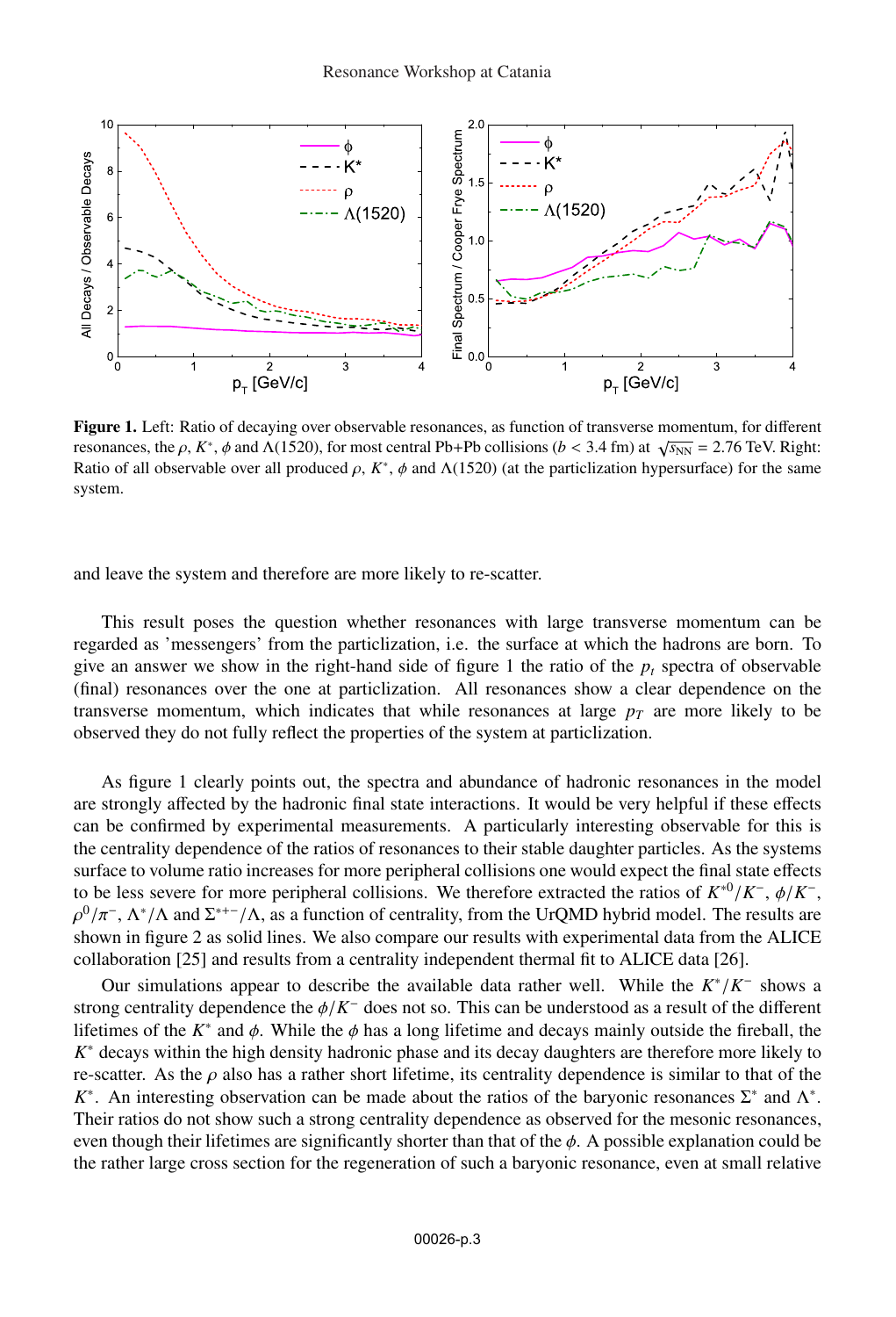

Figure 2. Resonance over ground state (R/GS) ratios of several 'observable' (as defined in the text) hadronic resonances, as a function of centrality. We present our results for Pb+Pb collisions in different centrality bins, as defined in [25], at  $\sqrt{s_{NN}}$  = 2.76 TeV. The data are from [25] and thermal fit from [26].

momenta of the daughter particles, which would lead to a long period of resonance regeneration and therefore to a higher probability to reconstruct a baryonic resonance. Confirming such a scenario will be work for future investigations.

The  $\phi$  meson is particularly interesting because of its long lifetime and high chance of being reconstructed. Furthermore the mass of the  $\phi$  is very similar to that of the nucleon. In systems which are essentially net baryon free, like those produced at the LHC, this means that, when thermal production of hadrons is assumed, the  $\phi$  should show spectra very similar to that of the nucleon. It was therefore proposed, that the  $\phi/p$  ratio might be an indicator for the degree of thermalization, at the point of hadron production, in nuclear collisions. The ALICE experiment has recently published data on that ratio [25], which is shown in figure 3 (left), together with results from our model. In this figure we can see how the  $p_T$  dependent ratio changes with centrality. While it is almost flat for the central events it shows a clear decrease with  $p<sub>T</sub>$  for peripheral collisions. The UrQMD hybrid model, shown as solid lines, does reproduce the trend of the data, however the  $\phi/p$  ratio for central collisions shows even an increase in  $p<sub>T</sub>$  while the data remain flat. If we compare the final ratio (red solid line) with the one obtained directly at particlization, we can see that the hadronic final state appears to improve the agreement with the data at least for small  $p_T < 2 \text{ GeV/c}$ .

To understand the origin of the shape change of the before mentioned ratio we have to investigate the  $p_T$  spectra of protons and  $\phi$ 's separately. This is done in figure 3 (right). There we compare the  $p_T$ spectra of protons (blue) and  $\phi$  (magenta) after the hadronic phase (solid lines) and at particlization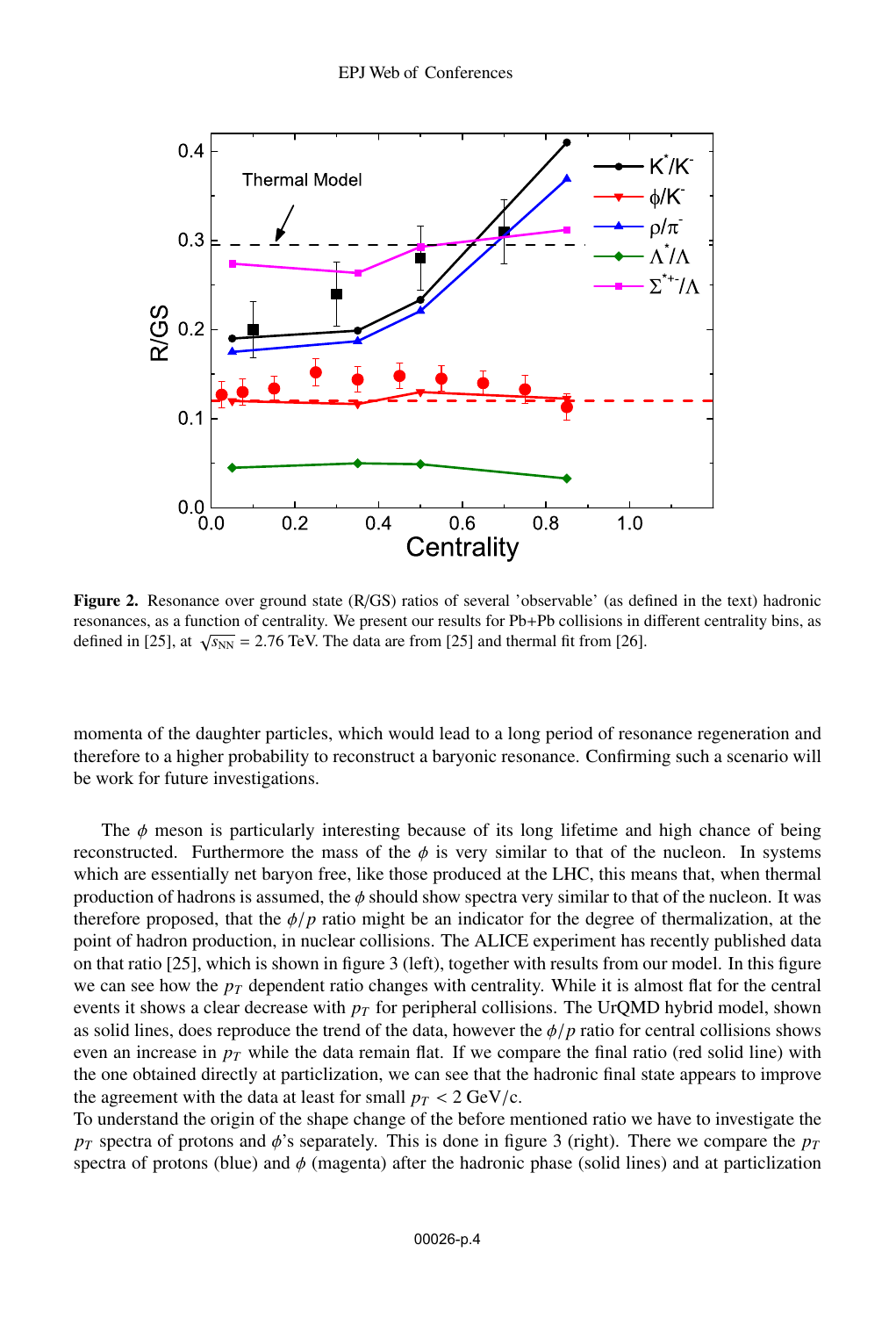

**Figure 3.** Left: Ratio of protons and anti-protons over  $\phi$ , as a function of transverse momentum, for two different centrality bins. We compare our results with (solid line) and without (dashed line) the hadronic final state with experimental data from the ALICE collaboration [25]. Right: Final spectra (solid line) and spectra at particlization (dashed line) for protons (blue curves), which includes resonances decays and  $\phi$  (magenta curves), for most central collisions  $(0 - 10\%)$ .

(dashed lines). Note that the proton spectra are devided by their spin degeneracy factor to compare with the  $\phi$  spectra. One would naively assume that at particlization the spectra of both particles should be almost identical, as they are produced according to thermal distributions with the same temperature. However we already observe differences at this early time when we include the decay of resonances. While at large transverse momenta, the spectra appear identical, the protons have a larger contribution at lower momentum  $p_T < 1$  GeV/c. The reason for this excess are resonance contributions to the protons. There are many resonances which can decay into a proton no such states are implemented which could decay into the  $\phi$ . So already these resonance contributions to the proton spectra would make the  $p/\phi$  ratio decrease with transverse momentum. When comparing the spectra of the  $\phi$ , before and after the re-scattering we only observe a mild reduction of the  $\phi$ 's at lower momenta, due to the re-scattering of the decay products. The  $\phi$  does not seem to acquire any significant radial flow in the final state. The proton spectrum on the other hand changes significantly not only being suppressed at low  $p_T$  but also being enhanced at large momenta, as expected for a gain of radial flow of the protons.

## **3 Uncertainties**

As discussed above the UrQMD hybrid model appears to give a good qualitative and quantitative description of the hadronic re-scattering in ultra-relativistic nuclear collisions. Of course not only the presented observables are sensitive on the final state hadronic re-scattering. As discussed in other publications [11, 14–16, 27] also the abundances and properties of stable hadrons may be changed by hadronic interactions. It is therefore clear that one desires a most accurate description of the hadronic interactions to be able to interpret any data taken for example with the ALICE experiment. On the other hand many aspects of hadronic interactions are still not known. Many elementary cross sections for example are simply not measured and therefore a possible source of shortcomings of our approach. In the following we will discuss an example of such an uncertainty of the hadronic re-scattering and discuss how it may be constrained to further improve the description of the hadronic re-scattering phase.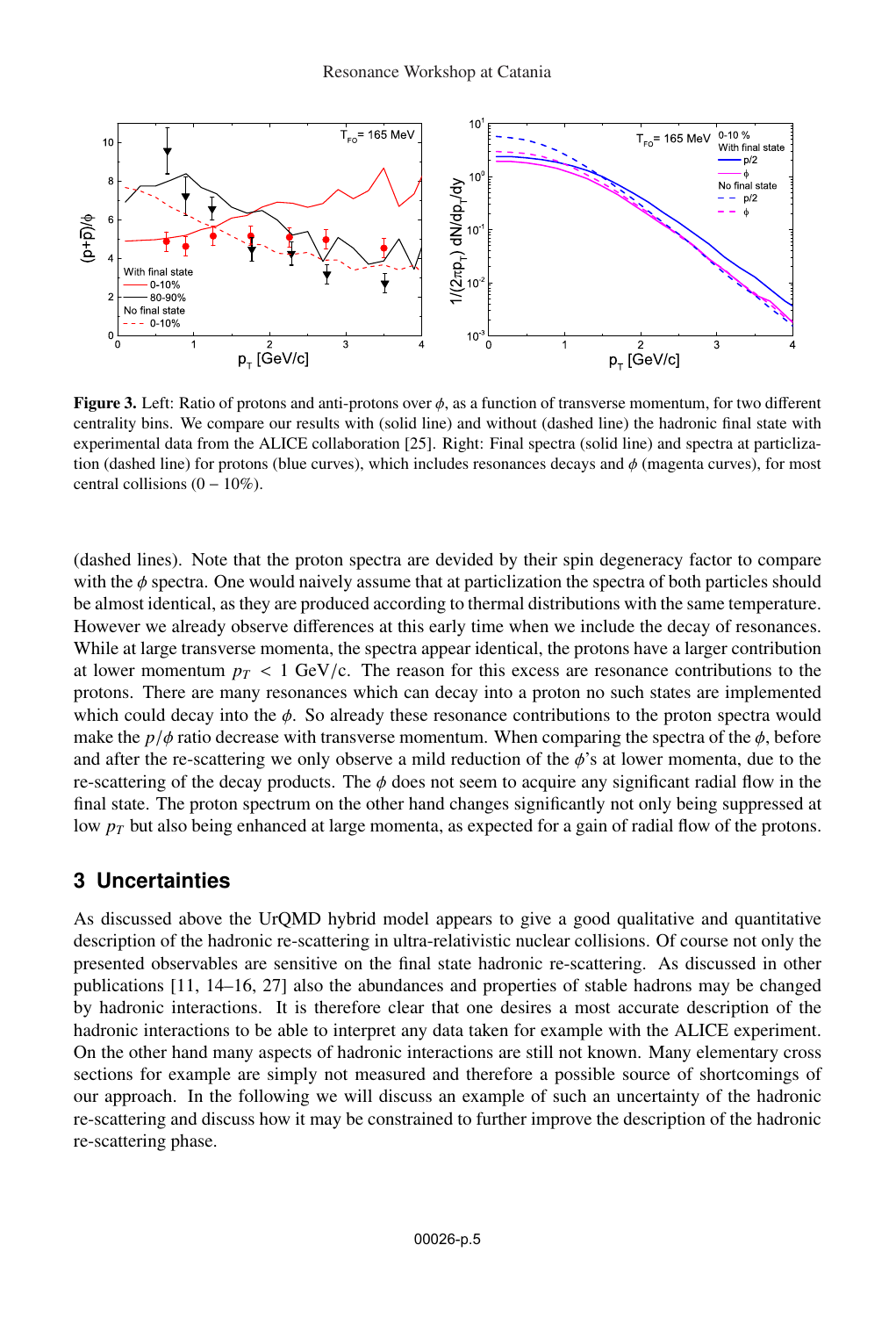Table 1. Branching ratios (in %) for different resonances into  $\Lambda$ +K and  $\Sigma$ +K, implemented in the current version of UrQMD (I). Orange: Large errors on the branching ratio [28]. Red: No information available from the particle data book. II: Parameter set with unknow branching ratios set to zero, to estimate systematic uncertainty.

| Ratio $[\%]$   | $\Gamma_{\Delta K}/\Gamma_{tot}[\%]$ |    | $\Gamma_{\Sigma K}/\Gamma_{tot}[\%]$ |                |
|----------------|--------------------------------------|----|--------------------------------------|----------------|
| Resonance      | I                                    | П  | I                                    | П              |
| $N*(1650)$     | 7                                    | 7  | 2                                    | 2              |
| $N*(1710)$     | 10                                   | 10 | 3                                    | 3              |
| $N*(1720)$     | 10                                   | 10 | 2                                    | $\overline{2}$ |
| $N*(1900)$     | 2                                    | 2  | 0                                    | 0              |
| $N*(1990)$     | 3                                    | 3  | 0                                    | 0              |
| $N*(2080)$     | 12                                   | 0  | 0                                    | 0              |
| $N*(2190)$     | 12                                   | 0  | 0                                    | 0              |
| $N*(2220)$     | 12                                   | 0  | 0                                    | 0              |
| $N*(2250)$     | 12                                   | 0  | 0                                    | 0              |
| $\Delta(1920)$ | 0                                    | 0  | 3                                    | 3              |
| $\Delta(1930)$ | 0                                    | 0  | 15                                   | 0              |
| $\Delta(1950)$ | 0                                    |    | 12                                   |                |

Table 1 shows the branching ratios of different baryonic resonances, decaying to hyperon+Kaon, implemented in UrQMD. While many of them are known [28] some of them have large errors (orange) and some branching ratios are even entirely unknown (red) and have to be estimated. On the other hand we expect these branching ratios to have some effect on observable properties of hyperons and kaons, especially in systems which are dominated by hadronic interactions. We compared the standard parametrization of these cross sections (I) with one which removes all the unknown decays into hyperon+K (II) by simulating a set of fixed target events for Ca+Ca collisions at an beam energy of  $E_{lab} = 1.76$  A GeV. For these systems we can compare the resulting  $m<sub>T</sub>$  spectra for cases I and II with data from the HADES collaboration [29–31]. The results are shown in figure 4 where the solid line depicts the case I and the dashed lines case II. From the comparison one can clearly see the large impact of the branching ratios on the resulting  $m<sub>T</sub>$ . It appears that case II gives a better description of the data, i.e. the branching ratio for  $N^*$  and  $\Delta^*$  into hyperon+Kaon appear to be small, however we can not include different decays which involve also other daughter particles like additional pions. A useful next step would be now to try and constrain the resonance properties and decay branching rations from more elementary data, e.g.  $p+p$  or  $\pi+N$  collisions at beam energies which lead to resonance excitations. Only when these elementary processes are better understood we can continue interpreting the data of the more complex nuclear collisions.

## **4 Summary**

In summary we have discussed the effects of the final hadronic phase on resonance properties in ultrarelativistic nuclear collisions at the LHC, as measured with the ALICE experiment. We have found that the hadronic re-scattering, only with known cross section by itself leads to significant modifications of the resonance spectra and describes well the measured yields and properties of resonances measured by ALICE. Final state hadron yields, ratios and spectra do not reflect the properties of the system at particlization. However, unknown hadronic interactions pose a problem as they increase the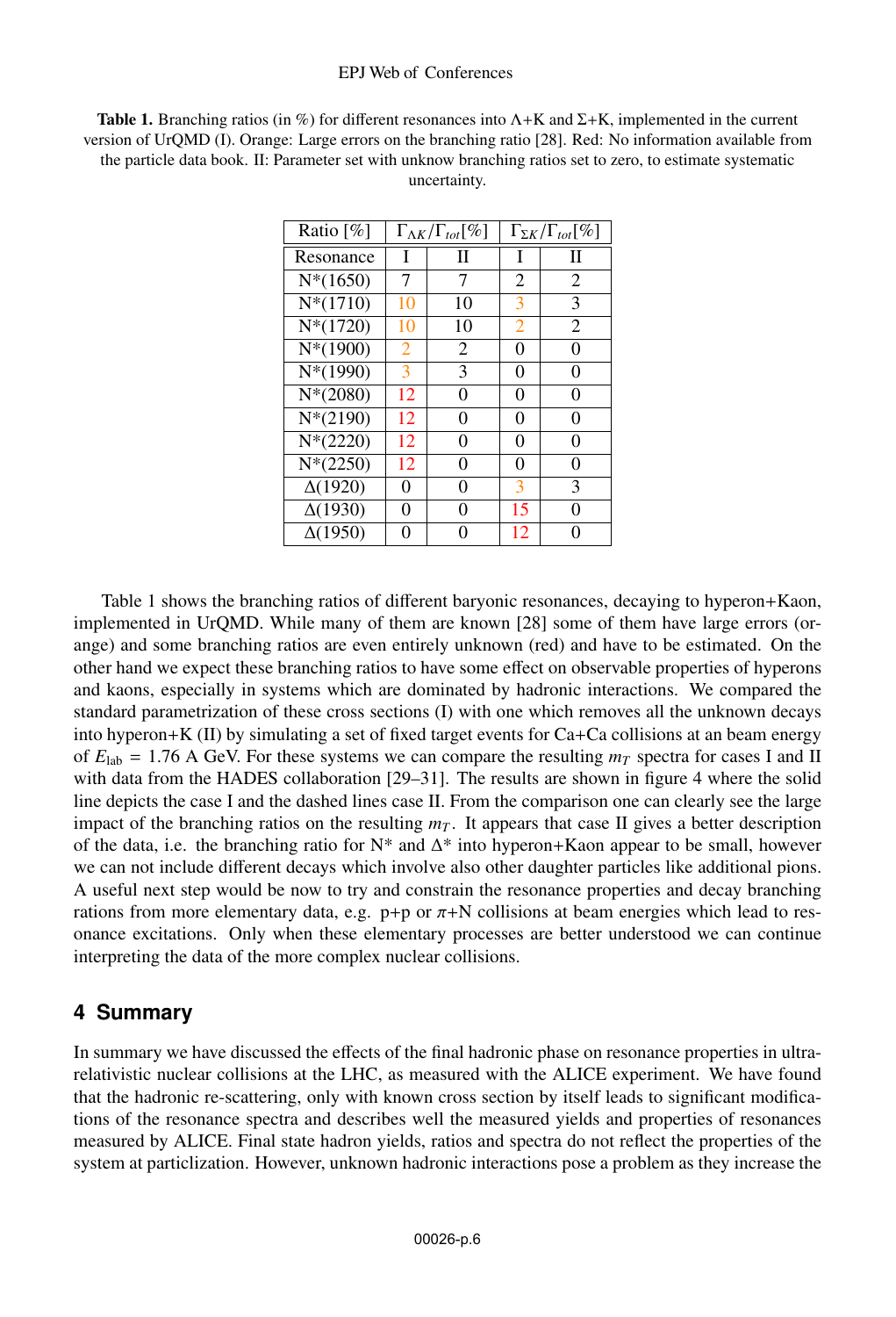

Figure 4. Transverse mass spectra for collisions of Ca+Ca at fixed target beam energy of  $E_{lab} = 1.76$  A GeV with an impact parameter of  $b < 5$  fm. We compare the  $m<sub>T</sub>$  spectra of several strange particles, using either UrQMD with branching rations I (solid line) or II (dashed line), with experimental data from HADES [29–31].

degree of uncertainty in the simulations. We have shown how these uncertainties have severe consequences on the description of strange particle spectra at low beam energies, where most of the systems evolution occurs in a hadronic phase. We suggest that an improved understanding of elementary reactions, like  $p+p$  and  $\pi+N$ , is essential also for the understanding and interpretation of ultra relativistic nuclear collisions at the LHC. The description of the hadronic phase is an interesting problem that connects the results of experiments at beam energies 3 orders of magnitude apart (GSI to LHC).

#### **Acknowledgments**

This work has been supported by GSI and the Hessian initiative for excellence (LOEWE) through the Helmholtz International Center for FAIR (HIC for FAIR). The computational resources were provided by the LOEWE Frankfurt Center for Scientific Computing (LOEWE-CSC).

## **References**

- [1] J. Adams *et al.* [STAR Collaboration], Nucl. Phys. A **757**, 102 (2005).
- [2] B. B. Back *et al.*, Nucl. Phys. A 757, 28 (2005).
- [3] I. Arsene *et al.* [BRAHMS Collaboration], Nucl. Phys. A 757, 1 (2005).
- [4] K. Adcox *et al.* [PHENIX Collaboration], Nucl. Phys. A 757, 184 (2005).
- [5] T. Hirano, P. Huovinen and Y. Nara, Phys. Rev. C 84, 011901 (2011).